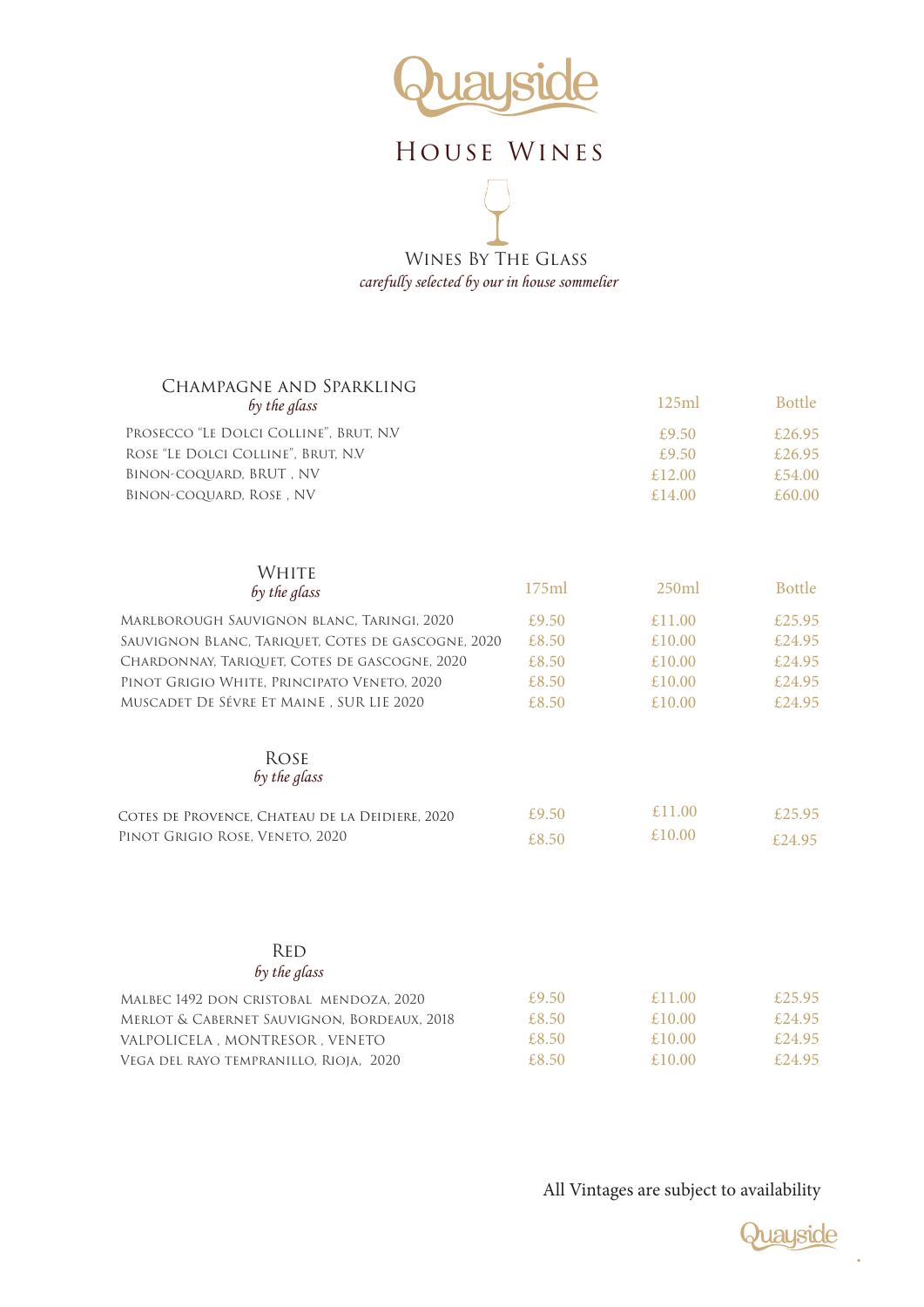

| BINON-COQUARD, BRUT, NV                 | £54.00  |
|-----------------------------------------|---------|
| BINON-COQUARD, BRUT, NV                 | £60.00  |
| Pol Roger, N.V                          | £62.00  |
| Veuve Clicquot, N.V                     | £75.00  |
| Laurent Perrier Cuvee Rose Brut, N.V    | £105.00 |
| Pol Roger, "Winston Churchill", 2013    | £220.00 |
| Dom Perignon, Moet & Chandon, 2009      |         |
| Cristal Brut, Louis Roederer, 2008/2009 | £260.00 |
|                                         | £255.00 |
| Krug Grande Cuvee, N.V                  | £280.00 |
|                                         |         |

### CARBON CHAMPAGNE

| Cuvée Carbon Seduction Reflection Brut | £85.00  |
|----------------------------------------|---------|
| Cuvée Gold Vintage                     | £105.00 |
| Cuvée Carbon Pink Fever                | £95.00  |
| Cuvée Carbon Seduction Bugatti         | £120.00 |

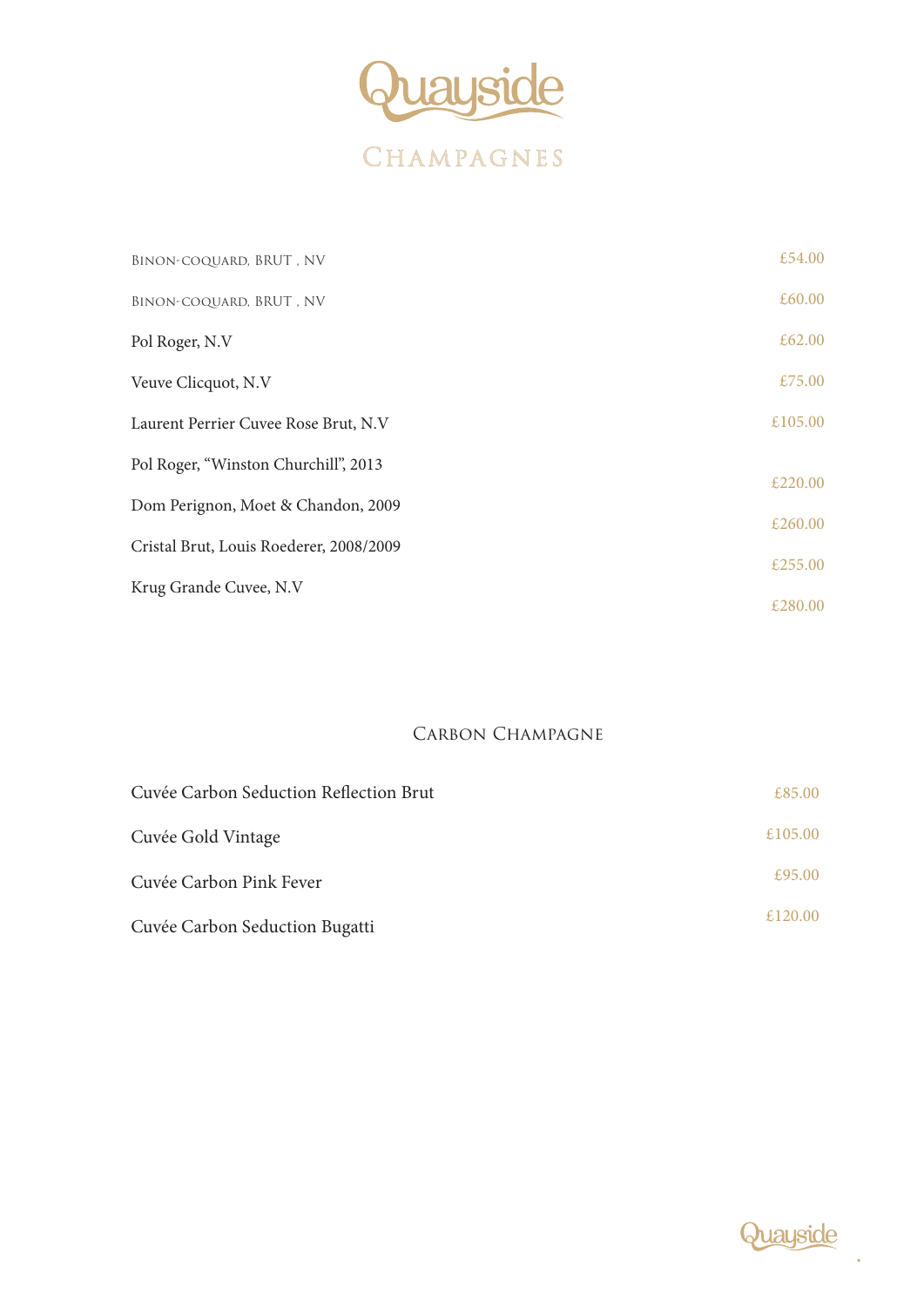

**COLLECTION** 

| <b>WHITE</b>                                                  |         |
|---------------------------------------------------------------|---------|
| Les Hauts De Smith Blanc, Pessac-Leognan Bordeaux 2019        | £78.00  |
| Meursault Vieilles vignes 'Vincent Girardin', 2019            | £85.00  |
| Chablis Grand Cru, Ceguinot-Bordet 2019                       | £98.00  |
| Domaine Leflaive, Puligny-Montrachet 1er Cru Clavoillon, 2016 | £220.00 |
| <b>RED</b>                                                    |         |
| Cháteau Giscours, 3eme Cru Classé, Margaux, 2014              | £98.95  |
| Chateau Leoville Barton, 2ieme Cru Classe St-Julien, 2014     | £145.00 |
| Les Forts De Latour, 2nd Wine, Chateau Latour, 2005           | £296.00 |
| Cháteau Trotanoy, Pomerol, 2005                               | £322.00 |
| Cháteau Haut-Brion, 1er Cru Classé, Pessac-Leognan, 2004      | £395.00 |
| Chateau Margaux, 1iere Grand Cru Classe Margaux, 2012         | £465.00 |
|                                                               |         |
| Ornellaia, Tenuta dell'Ornellaia, Tuscany, 2014               | £240.00 |
| Sassicaia, 'Bolgheri', 2016                                   | £325.00 |



 $\ddot{\phantom{0}}$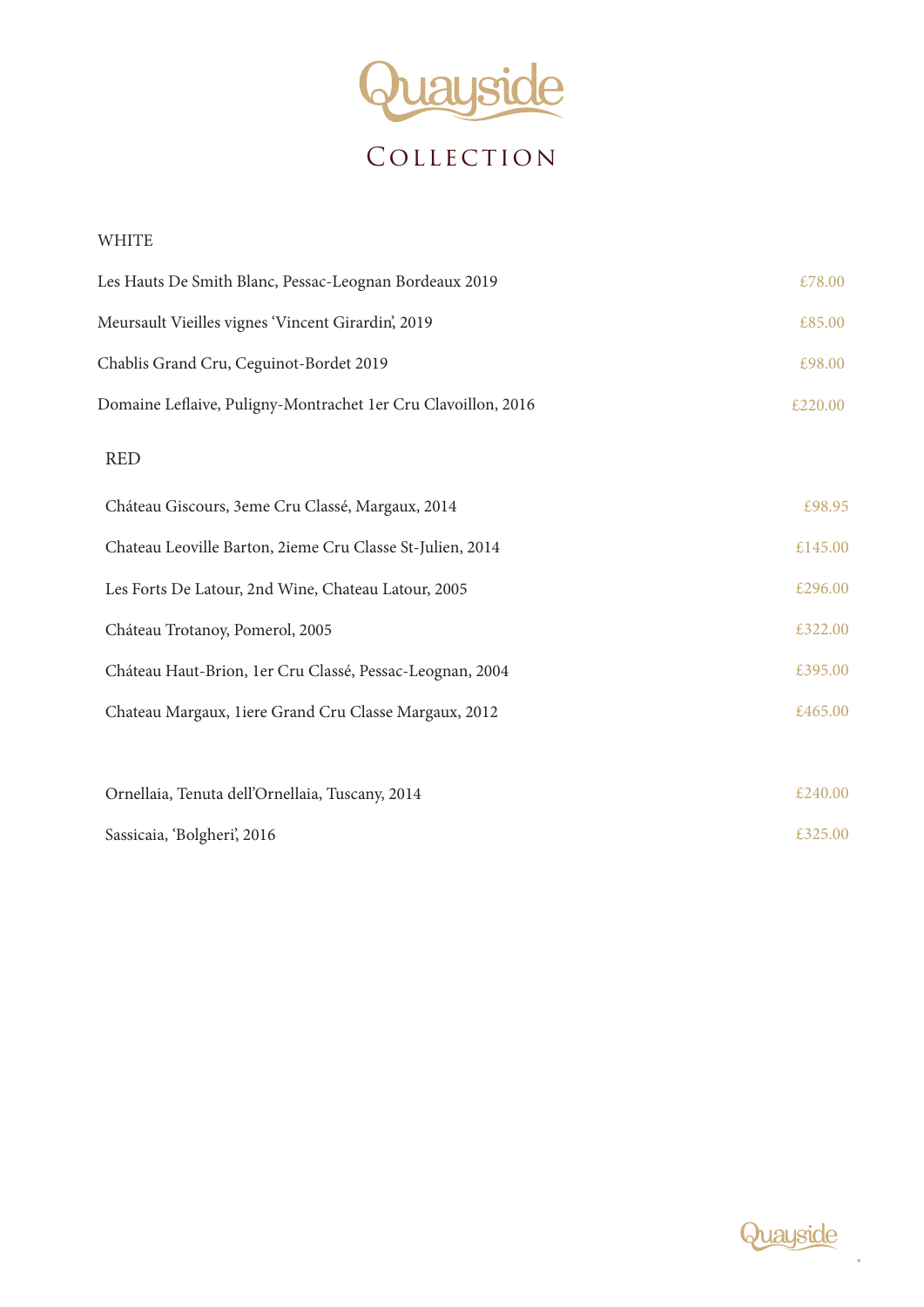

#### France

| Sauvignon Blanc, Domaine Tariquet, Cotes de Gascogne, 2020<br>A DISTINCTIVE BOUQUET. INTENSE FLORAL NOTES WITH SOME MINERALITY. FRESH AND REFINED.        | £24.95 |
|-----------------------------------------------------------------------------------------------------------------------------------------------------------|--------|
| Chardonnay, Domaine Tariquet, Cotes de Gascogne, 2020<br>A SUBTLE BOUQUET. FRESH BUTTER AND VANILLA ON THE NOSE WITH A TOASTY AND CREAMY PALATE .         | £24.95 |
| Bordeaux, Chateau Timberlay Blanc, 2018<br>WELL BALANCED AND FULL OF CHARACTER, CRISP YET SOFT, ROUND AND FRUITY ON THE PLATE WITH<br>A TOUCH OF CITRUS.  | £27.95 |
| Muscadet De Sevre Et Maine, Sur Lie, Chateau De La Galissonniere, 2020<br>AN IDEAL PARTNER FOR SEAFOOD. CRISP GREEN APPLE WITH A SUPRISING CREAMY LENGTH. | £24.95 |
| Macon Villages Blanc, Joseph Drouhin, 2020                                                                                                                | £29.95 |
| Macon Lugny, Regnard, Burgundy, 2020<br>FLORAL AND FRUITY. A TOUCH OF LEMON AND BUTTER ON THE PALATE. A WELL BALANCED WINE.                               | £30.95 |
| Petit Chablis, Seguinot Bordet, Burgundy, 2020<br>FRESH AND VIVACIOUS. GOLDEN YELLOW COLOUR. LEMON AND VERBENA ON A MINERAL BACKGROUND.                   | £31.95 |
| Chablis, Vieilles Vignes, Domaine Gautheron, 2019                                                                                                         | £36.95 |
| Riesling Reserve, Cave de Turckheim, Alsace, 2020<br>A BIG ALSACE CLASSIC, FRESH FLAVOURS OF LEMON AND WHITE BLOSSOM.                                     | £33.95 |
| Gewurztraminer, Cave de Turckheim, Alsace, 2018<br>DISTINCTIVELY AROMATIC. A LITCHY AND TURKISH DELIGHT NOSE FROM PINK-SKINNED GRAPES.                    | £32.95 |
| Sancerre Blanc, "Cote Des Embouffants", Roger Neveu, Loire Valley, 2020                                                                                   | £38.95 |

Rhubarb and Gooseberry, hints of lime, chalk and flint. A vibrant lingering finish.

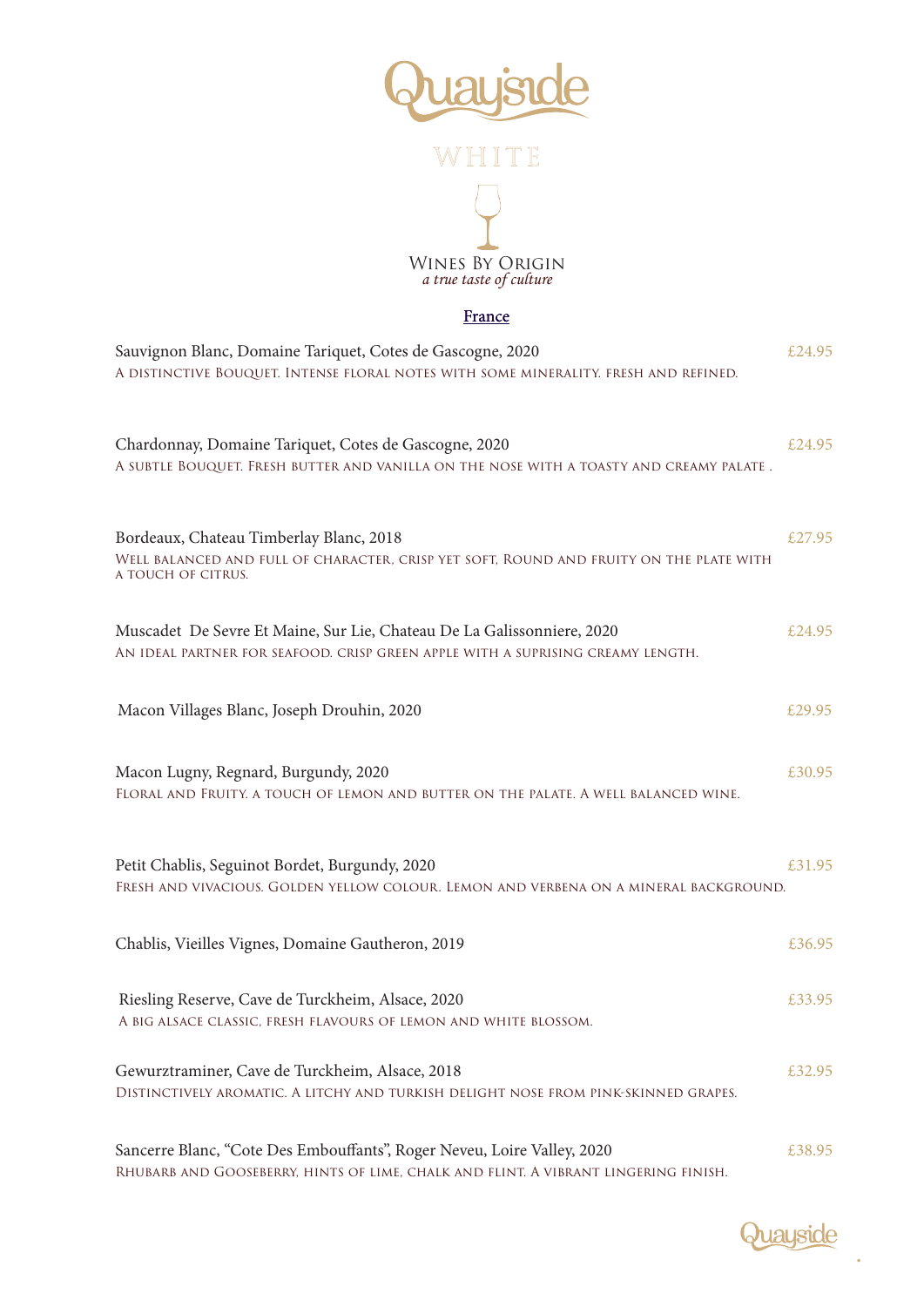

#### France

| Pouilly Fume, Chateau Du Nozet, Ladoucette, 2019<br>FLINTY ELEGANCE COMBAINED WITH RIPE FRUIT DISTINGUISHES THIS EXTREMELY CLASSY WINE.                         | £45.95 |
|-----------------------------------------------------------------------------------------------------------------------------------------------------------------|--------|
| Chablis Premier Cru, "Fourchaume", Seguinot Bordet, Burgundy, 2020<br>SMOKY WITH CITRUS FRUITS. A MINERAL BODY WITH SUBTLE NOTES OF OAK TO FINISH.              | £47.95 |
| Meursault, Joseph Drouhin , Burgundy, 2018<br>GRILLED ALMOND NOSE. GREEN TEA AND LEMONGRASS BALANCED BY WELL INTEGRATED OAK.                                    | £60.95 |
| Puligny Montrachet, Olivier Leflaive les Meix 2018<br>SUBTLE DRIED FRUITS. APRICOT AND HAWTHORN FLOWER. A ROUND, WELL-STRUCTURED MOUTH.                         | £78.95 |
| <b>Italy</b>                                                                                                                                                    |        |
| Pinot Grigio, Principato, Veneto, 2020<br>APPEALING FRUIT AROMAS AND DELICATE FLORAL NOTES. CRISP, LIGHT AND ELEGANT.                                           | £24.95 |
| Gavi del Commune di Gavi, Nuovo Quadro, "La Battistina", Piedmonte, 2020<br>WHITE PEACH AND PEAR. ZESTY AND RIPE WITH A WELL BALANCED COMPLEX FINISH.           | £32.95 |
| Grillo Feudo Arancio IGP Sicily 2019<br>THE GRAPE IS UNIQUE TO SICILY AND IS THE MOST FAMOUS WHITE VARIETAL ON THE<br>ISLAND. AN EXCELLENT CHOICE WITH SEAFOOD. | £31.95 |
| <b>Spain</b>                                                                                                                                                    |        |
| Monopole, Cune (Unoaked), Rioja, 2020<br>FINE CITRUS AND FLORAL AROMAS, SOME GRAPEFRUIT AND ORANGE BLOSSOM.                                                     | £29.95 |
| Albarino, "Orballo", Bodegas La Val, Rias Baixas, 2020                                                                                                          | £32.95 |

Sweet Mandarin skin. Mountain herbs and honeyed notes. Ripe and aromatic finish.

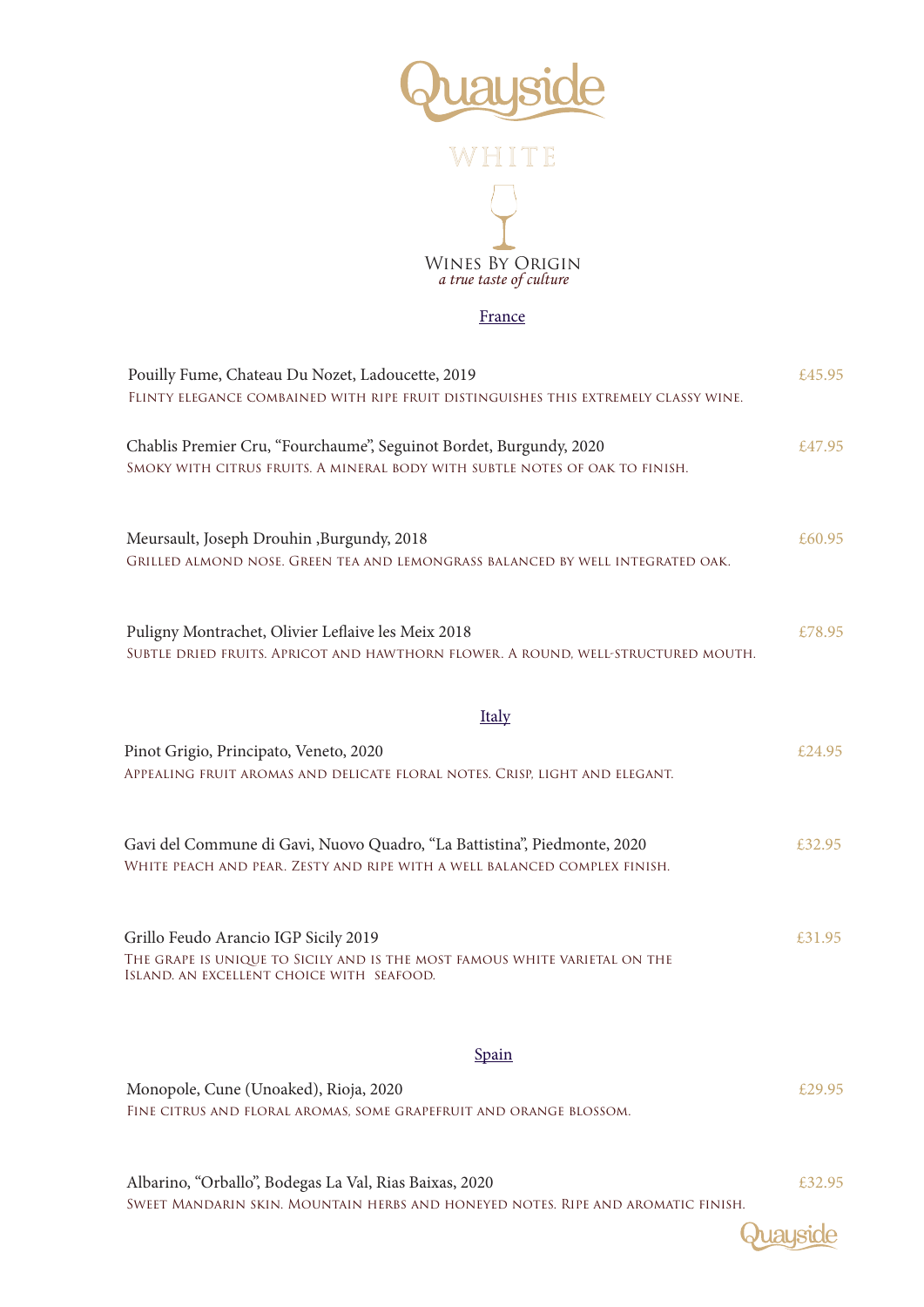

#### Germany and Austria

| Riesling Kabinett, Schmitt Sohne, Pradikatswein, Mosel, 2018                                                                                                                                                    | £28.95 |
|-----------------------------------------------------------------------------------------------------------------------------------------------------------------------------------------------------------------|--------|
| A BRIGHT EXAMPLE OF KABINETT. AROMATIC CITRUS FLOWERY NOSE. A MEDIUM SWEET PALATE.                                                                                                                              |        |
| Gruner Veltliner, 'Loss', Kamptal, Weingut Rabl, 2020<br>SPICY GRAPEFRUIT EITH TROPICAL FRUIT NOTESON THE PALATE, CRISP FINISH WITH CLASSIC<br>HINTS OF WHITE PEPPER.                                           | £31.95 |
| North American                                                                                                                                                                                                  |        |
| Chardonnay Roundhill California 2018<br>DELICIOUS FLAVOURS OF RIPE PEAR, MEYER LEMON & CREAMY BUTTERSCOTCH. A CLASSIC                                                                                           | £31.95 |
| Chile and Argentina                                                                                                                                                                                             |        |
| Sauvignon Blanc, Santa Digna, Miguel Torres, Curico Valley, Chile, 2019<br>TROPICAL FRUITS, HINTS OF APPLE AND FENNEL. GOOD ACIDITY AND LONG FINISH.                                                            | £30.95 |
| Finca La Colonia Torrontes, Bodega Norton, 2018<br>WHITE PEACH AND FLORAL NOTES SUCH AS ROSE AND JASMINE.                                                                                                       | £28.95 |
| New Zealand/Australia                                                                                                                                                                                           |        |
| Sauvignon Blanc, Rapaura Springs, 2021<br>INTENSE FRUIT FLAVOURS. GUAVA, PASSION FRUIT AND GOOSEBERRY. A ROUNDED MOUTH FEEL.                                                                                    | £32.95 |
| Sauvignon Blanc, Vidal, Marlborough, Anthony Joseph, 2020<br>GOOSEBERRY, PASSION FRUIT AND TROPICAL FRUIT. A TRUE NEW ZEALAND EXPRESSION.                                                                       | £31.95 |
| La Bohéme Act 3 Pinot Gris & Friends, Yarra Valley, De Bortoli, 2020<br>CHARACTERS OF PEAR, ORANGE BLOSSOM AND CITRUS. TEXTURAL FLAVOURS WITH APPLE AND<br>MANDARIN, SOFT ACIDITY, GENTLE CLASSIC 'GRIS' STYLE. | £30.95 |
| South Africa                                                                                                                                                                                                    |        |
| Circle of Life, Waterkloof Estate, Somerset, 2020<br>LIME AND PEACH NOTES, WELL BALANCED WITH A MINERALITY AND CREAMINESS TO CREATE A<br>COMPLEX WINE AND A PERSISTENT FINISH.                                  | £29.95 |
| Catherine Marshall, Chenin Blanc, Clay Pot, 2020                                                                                                                                                                | £46.00 |

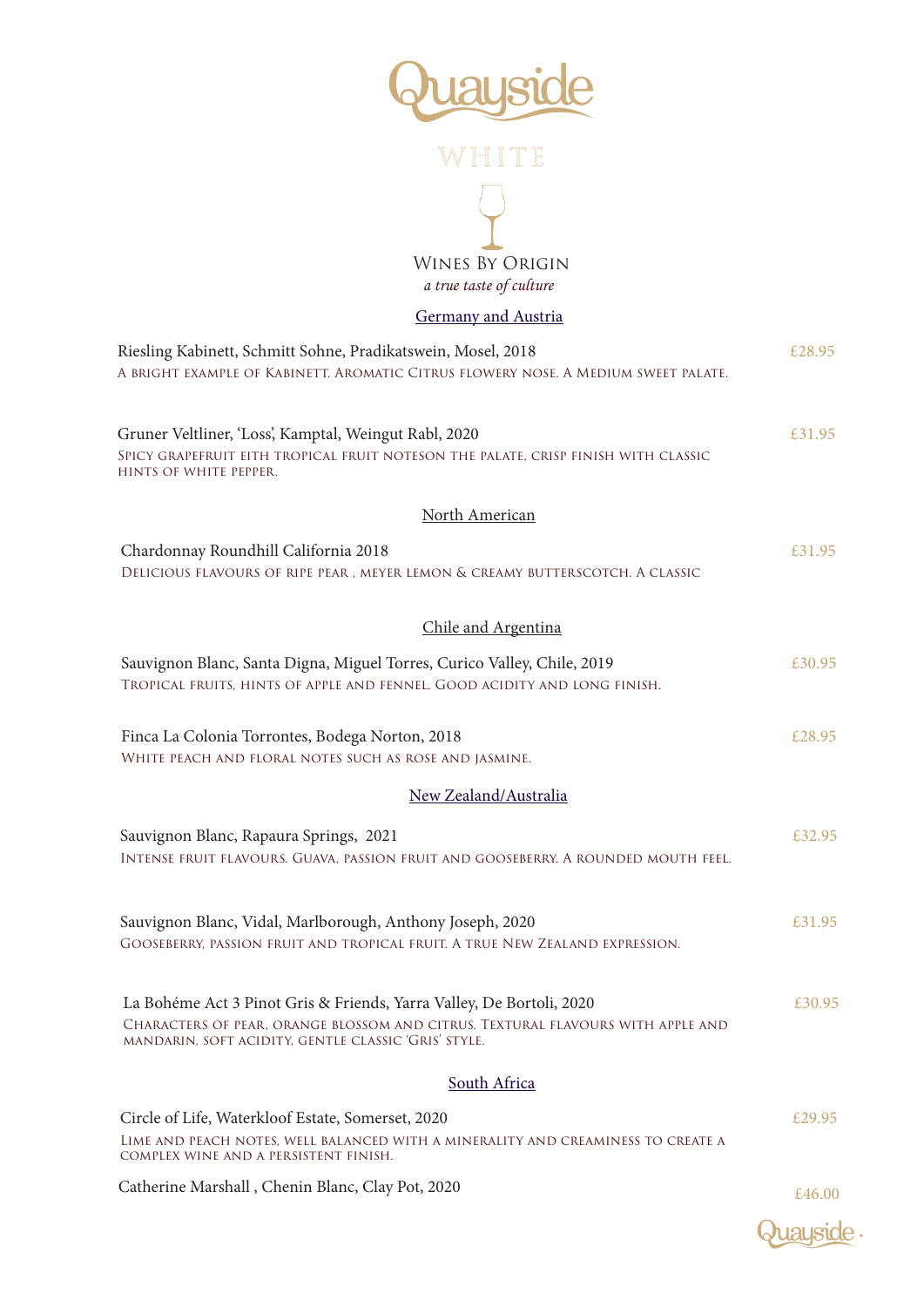



#### France

| Henri Duboscq, Bordeaux, 2018                                                                                                                                       | £24.95           |
|---------------------------------------------------------------------------------------------------------------------------------------------------------------------|------------------|
| RIPE PLUM AND BLACKBERRY FRUIT ON THE NOSE WITH SPICE AND BLACK PEPPER.<br>The palate is very similar to the nose with the addition of liquorice.                   |                  |
| Cheval Noir, St. Emilion, 2018                                                                                                                                      | £40.95           |
| 70% MERLOT. 30% CABERNET FRANC. HARVESTED BY HAND. THIS DELICATE, ELEGANT WINE IS<br>REMARKABLE FOR ITS SILKY TANNINS, BERRY FRUITS AND CINNAMON NOTES.             |                  |
| Cháteau Cótes De Rol, Grand Cru Classé, 2006                                                                                                                        | £47.95           |
| DEEPLY COLOURED, FULL-BODIED AND POWERFUL WITHOUT BEING AGGRESIVE. A HIGHLY<br>INDIVIDUAL BOUQUET AND FLAVOUR                                                       |                  |
| Chateau Haut Chatain, Lalande Pomerol, 2016                                                                                                                         | £44.95           |
| AN ASTONISHING FRESH BOUQUET. PERFECTLY RIPE RED FRUITS, WELL BALANCED ON THE PALATE.<br>POWERFUL TANNINS WITH A LONG-LASTING SUBTLE FINISH.                        |                  |
| Layauga Duboscq, "Cuvee Renaissance", Medoc Bordeaux, 2013<br>Magnum 2013                                                                                           | £46.00<br>£85.00 |
| A PURPLE AND INTENSE COLOUR. RED FRUIT, BLACK PENCILS AND OLIVE NOSE. THE PALATE IS<br>SUPPLE WITH WELL INTEGRATED TANNINS.                                         |                  |
| Lacoste Borie, Second Wine of Chateau Grand Puy Lacoste, Pauillac, 2016                                                                                             | £49.95           |
| THE NOSE IS DOMINATED BY BLACK FRUITS, BLACK CHERRY AND COFFEE AROMAS. THE MID-PALATE<br>HAS THE SWEETNESS OF RIPE FRUIT AND ROUNDED TANNINS. A MEDIUM LONG FINISH. |                  |
| Chateau Potensac, Chapelle De Potensac, 2013                                                                                                                        | £41.95           |
| LOVELY RED CURRANT AND CASSIS FRUIT ON THE NOSE. A MEDIUM WEIGHT PALATE GIVES WAY<br>TO AN EARTHY, SAVOURINESS AND RED FRUIT.                                       |                  |
| Chateau Tour De Marbuzet, 2015                                                                                                                                      | £49.95           |
| Magnum 2014/15                                                                                                                                                      | £95.95           |
| Baron de Brane, Chateaux Brane Cantnac Margaux 2016                                                                                                                 | £66.00           |
| BLACKBERRIES, COFFEE BEANS, CASSIS, EARTHY NOTES AND TABACCO AROMA.<br>Medium full bodied with a round, chocolately, cedary palate and silky tannins.               |                  |

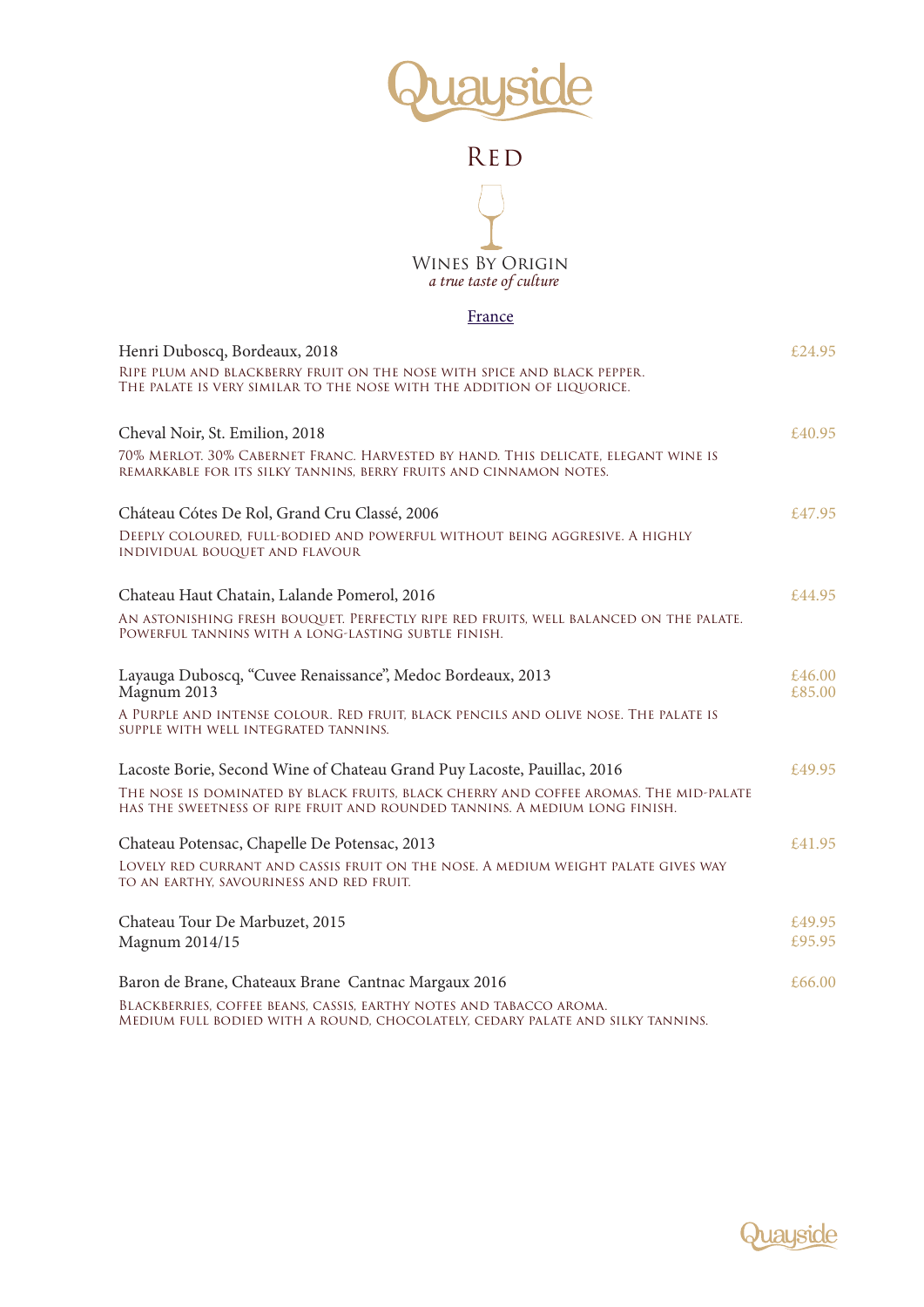



#### France

| Clos du Marquis, Second Wine of Chateau Leoville Las Cases, Saint Julien, 2013                                                                                         | £98.00 |
|------------------------------------------------------------------------------------------------------------------------------------------------------------------------|--------|
| BLACKCURRANT AND LIQUORICE ON THE NOSE. A FULL BODIED, MEDIUM PALATE WITH SILKY<br>TANNINS TYPICAL OF THE ST JULIEN AREA. A LONG FINISH WITH POTENTIAL FOR AGEING.     |        |
| Beaujolais Villages, Cave De Fleurie, Beaujolais, 2020                                                                                                                 | £28.95 |
| SOFT ROUND AND SPICY WITH LIGHT TANNINS. STRAWBERRY AND CHERRY NOTES WITH THE<br>SUCCULENT TANG THAT CHARACTERIZES THE MORE STRAIGHTFORWARD GENRE OF BEAUJOLAIS.       |        |
|                                                                                                                                                                        |        |
| Fleurie, "La Madone", Albert Bichot, Beaujolais, 2020                                                                                                                  | £30.95 |
| AN INTENSE RUBY RED COLOUR WITH GARNET RED HUES. THE NOSE IS FLORAL AND FRUITY, WITH<br>IRIS, RASPBERRY FRAGRANCES WITH A LIGHT NOTE OF NUTMEG. WELL BALANCED ACIDITY. |        |
|                                                                                                                                                                        |        |
| Bourgogne, Pinot Noir, Vieilles Vignes, Albert Bichot, Burgundy, 2020                                                                                                  | £32.95 |
| THIS PINOT NOIR HAS A LOVELY INTENSIVE RED COLOUR, NOTES OF BLACKCURRANT,<br>REDCURRANT AND PLUM. THE MOUTH IS WELL BALANCED WITH DISCREET WOODY NOTES.                |        |
| Rully Rouge, Joseph Drouhin, 2018                                                                                                                                      | £39.95 |
| RUBY COLOURED, WITH BOUQUET REMINISCENT OF VIOLETS AND RASPBERRIES.                                                                                                    |        |
| Aloxe Corton Premier Cru, "Les Marechaudes", Domaine du Pavillon, Burgundy, 2019                                                                                       | £59.00 |
| RASPBERRY AND DARK CHERRY ON THE NOSE. A MEDIUM TO FULL BODIED WINE WITH GOOD<br>STRUCTURE AND A LINGERING LEATHERY FINISH.                                            |        |
|                                                                                                                                                                        |        |
| Gigondas, Domaine Les Pallieres, Les Racines, 2016                                                                                                                     | £47.95 |
| Cotes Du Rhone Villages, Chateau de la Gardine, Rhone Valley, 2018                                                                                                     | £36.95 |
| Magnum 2018<br>BLACKBERRIES WITH EXOTIC SPICES AND COCOA NOTES. GREAT HARMONY BETWEEN LIQUORICE                                                                        | £70.00 |
| AND VIOLET. SOFT SUBTLE TANNINS ON THE PALATE.                                                                                                                         |        |
| Chateauneuf Du Pape, "Clos du Mont Olivet", Joseph Sabon, Rhone Valley, 2015                                                                                           | £58.95 |
| DEEP PURPLE RUBY COLOUR, SILKY TANNINS, GOOD ACIDITY. A FULL BODIED WINE WITH AN                                                                                       |        |

aromatic uplift. A deeply concentrated fruit palate.

Quayside

 $\ddot{\phantom{0}}$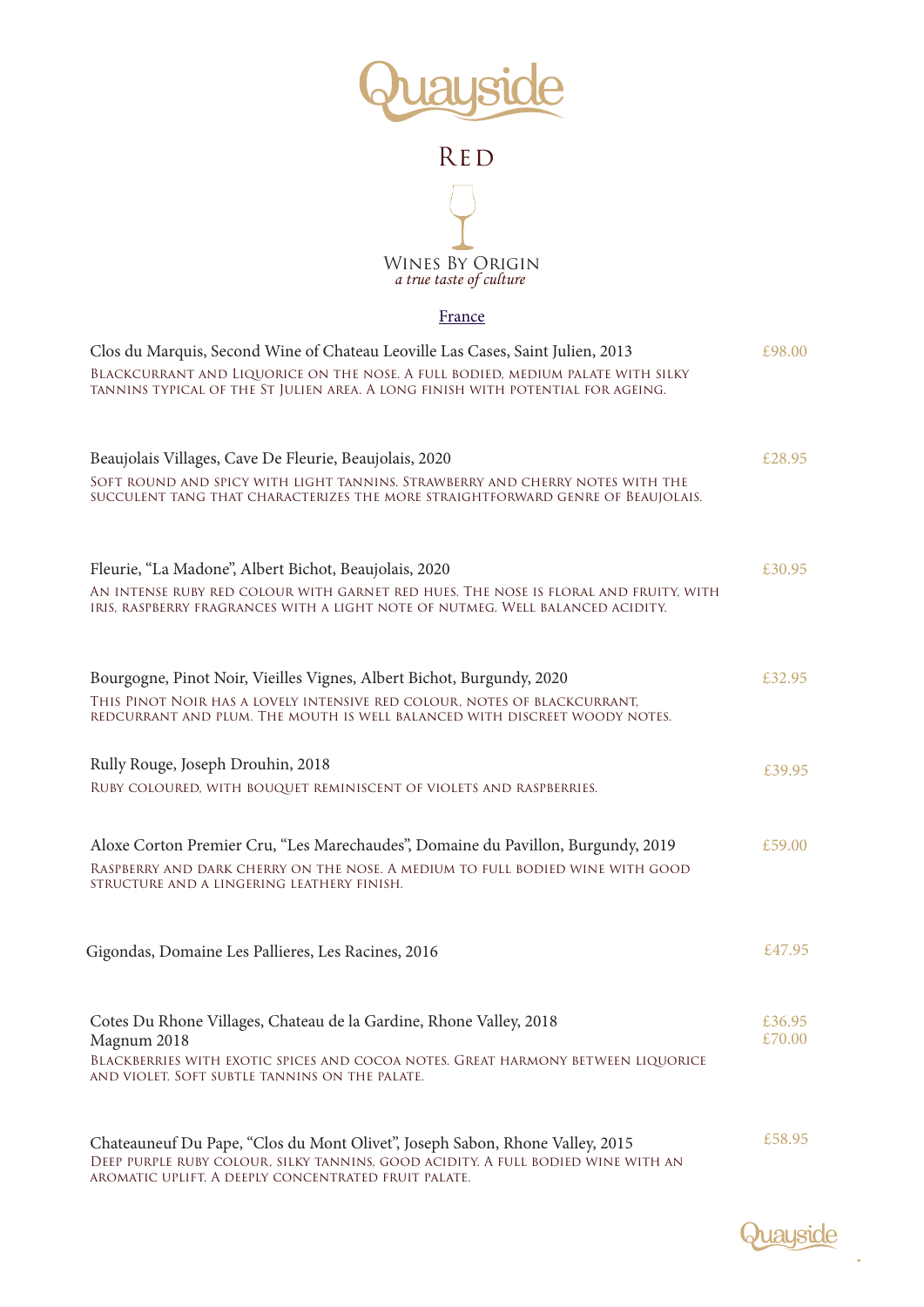



#### Italy

| Chianti Classico DOCG, Villa La Pagliaia, Tuscany, 2019<br>RED CHERRY AND MORELLO ON THE NOSE. LIGHT BODIED WINE. EASY DRINKING, TO BE ENJOYED<br>WITH A VARIETY OF FOOD.     | £24.95           |
|-------------------------------------------------------------------------------------------------------------------------------------------------------------------------------|------------------|
| Primitivo 'Il Pumo', Salento, San Marzano, Puglia, 2020                                                                                                                       | £27.95           |
| AN INTENSE AROMA OF PLUM, CHERRY AND SPICE, WITH HINTS OF ROSEMARRY AND VANILLA.<br>A FULL- BODIED WINE.                                                                      |                  |
| Brolo di Campofiorin, Masi, Veneto, 2017                                                                                                                                      | £32.95           |
| DRY, RICH, VELVETY, COMPLEX AND ELEGANT. THIS WINE IS MADE WITH CORVINA, RONDINELLA AND<br>OSELATA. AGED IN SMALL OAK CASK.                                                   |                  |
| Chianti Classico Riserva DOCG, Villa La Pagliaia, Tuscany, 2016                                                                                                               | £35.95           |
| BRAMBLY FRUIT, INCLUDING NOTES OF BLACKBERRY, PLUM AND SOUR CHERRY WITH CEDARY SPICY<br>aromas. The palate exudes liquorice and tarry flavours. A rich and satisfying finish. |                  |
| Brunello Di Montalciano, Campogiovanni, Tuscany, 2016                                                                                                                         | £62.95           |
| INTENSE RUBY COLOUR WITH RIPE FOREST FRUIT. BLACKBERRY, NOTES OF TABACCO AND<br>LEATHER. BROAD SOFT AND PERSISTENT ON THE PALATE WITH A FRUITY ESCALATING FINISH.             |                  |
| Amarone Classico della Valpolicella, "Costasera", Masi, Veneto, 2015                                                                                                          | £72.95           |
| COMPLEX AND ATTRACTIVE NOSE. A ROBUST TANNIN STRUCTURE FOR THIS FULL BODIED WINE.<br>Suave with cigar leaves, hints of dark chocolate. A really velvety full wine.            |                  |
| Spain                                                                                                                                                                         |                  |
|                                                                                                                                                                               | £24.95           |
| Vega del Rayo, Tempranillo, Vinedos de Solarena Rioja, 2020<br>LIGHT IN BODY, SMOOTH WITH CHERRY FLAVOUR THAT DEVELOPS INTO NOTES OF BLACKBERRY.                              |                  |
| Imperial Reserva, Rioja, 2016<br>Magnum 2014                                                                                                                                  | £44.95<br>£84.00 |
| AN IMPRESSIVE NOSE IN BOTH DEPTH AND ELEGANCE WITH DAMSON DARK CHOCOLATE. BLACK                                                                                               |                  |

fruit, plum and morello cherry and spice box in the palate.

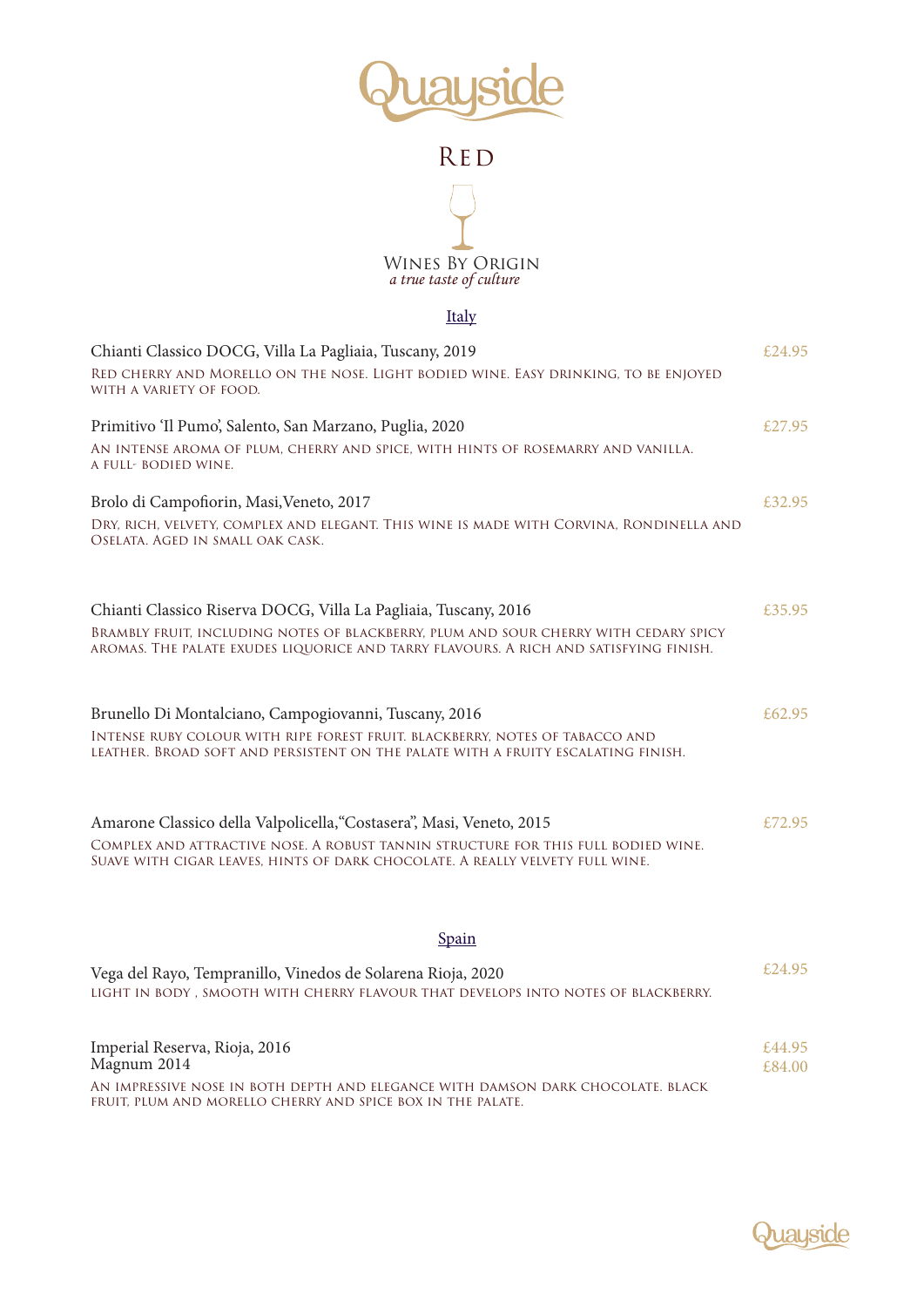



#### Australia/New Zealand

| Shiraz Knock Knock, Barossa Valley, 2019                                                                                                                                                            | £29.95 |
|-----------------------------------------------------------------------------------------------------------------------------------------------------------------------------------------------------|--------|
| CLASSIC BAROSSA SHIRAZ. INTENSE SAVOURY FLAVOURS, BLACKBERRY COMPOTE, BLACK PEPPER AND<br><b>BEEFY FLAVOURS</b>                                                                                     |        |
| Pinot Noir "Rapaura Springs" 2019<br>DELICATE AROMAS OF RED BERRY FRUIT AND SPICE. AN ELEGANT PALATE WITH VIBRANT CHERRY<br>FLAVOUR AND SPICE. A SMOOTH MEDIUM BODIED WINE WITH A VERY LONG FINISH. | £36.95 |
| North America                                                                                                                                                                                       |        |
| Round Hill Merlot Napa Valleys, 2016/17<br>DELICATE AND SMOOTH, SILKY AN ELEGANT WITH A BLOOD RED RIM. A STUNNING CALIFORNIAN<br>WINE                                                               | £31.95 |
| South Africa                                                                                                                                                                                        |        |
| Circle of Life, Waterkloof Estate, Somerset, 2017<br>PEPPERY AND VIOLET WITH REDCURRANT. TANNINS BROUGHT FROM THE PETIT VERDOT.<br>A COMPLEX WINE THAT WILL LEAVE YOU WANTING MORE.                 | £28.95 |
| Circumstance Syrah, Waterkloof Estate, 2017<br>A STUNNING RHONE STYLE WINE WITH HINTS OF BLACK PEPPER AND SPICES ON THE NOSE                                                                        | £33.95 |
| Merlot, Meerlust Estate 2017<br>DEEP AND YOUTHFUL COLOUR WITH A RUBY RIM. JUICY AND SILKY PLUM NOTES.                                                                                               | £40.95 |
| Argentina                                                                                                                                                                                           |        |
| Kaiken Ultra, Malbec, Mendoza, Argentina, 2018<br>GREAT STRUCTURE AND SOFT TANNINS. WITH LOVELY SPICY AND FLORAL NOTES, HAS A LINGERING,<br>FRESH AND COMPLEX FINISH.                               | £32.95 |
|                                                                                                                                                                                                     |        |

Bright and tense ruby red. Aromas of black cherries and plums with hints of spices. Carmenere Reserva, Cuvee Colchagua, Vina Casa Silva, 2018 £30.95

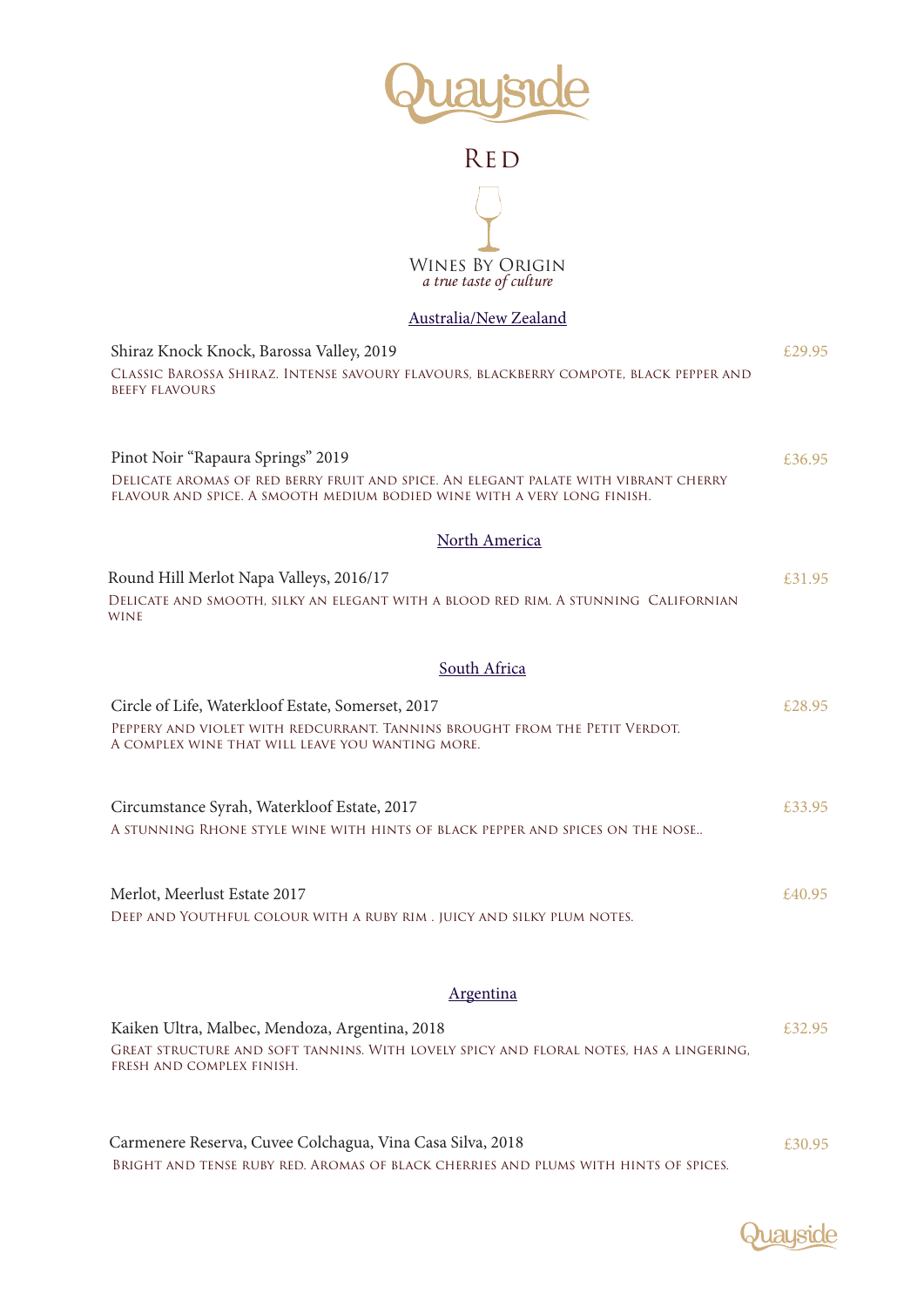

## Rose



#### France

| Cotes de Provence, Chateau de la Deidiere, Famille Fabre, 2020                                                                                                                                                           | $f$ 2.5 95 |
|--------------------------------------------------------------------------------------------------------------------------------------------------------------------------------------------------------------------------|------------|
| Cherry and pink grapefruit aromas. A pale colour. Light, fresh and fruity<br>REMINDING YOU OF THE WAY OF LIFE IN THE PICTURESQUE SOUTH OF FRANCE.                                                                        |            |
| Chateaux Minuty Provence Rose<br>CHERRY AND PINK GRAPEFRUIT AROMAS. A PALE COLOUR. LIGHT, FRESH AND FRUITY<br>REMINDING YOU OF THE WAY OF LIFE IN THE PICTURESQUE SOUTH OF FRANCE.                                       | £28.95     |
| Sancerre Rose, "Le Colombier", Roger Neveu, Loire Valley, 2020<br>A PALE ROSE WITH HINTS OF STRAWBERRY ON THE NOSE, FOLLOWING IN THE PALATE.<br>A MEDIUM WINE TO BE ENJOYED ON ITS OWN OR PAIRED WITH A VARIETY OF FOOD. | £31.95     |

#### Italy

Beautifully delicate, aromatic and pure on the nose, with flavours of strawberry and raspberry on the palate. This crisp, flavoursome wine is ideal for a lazy summer's day. Pinot Grigio Rose, Principato Veneto, 2020 **Example 2018**  $E24.95$ 

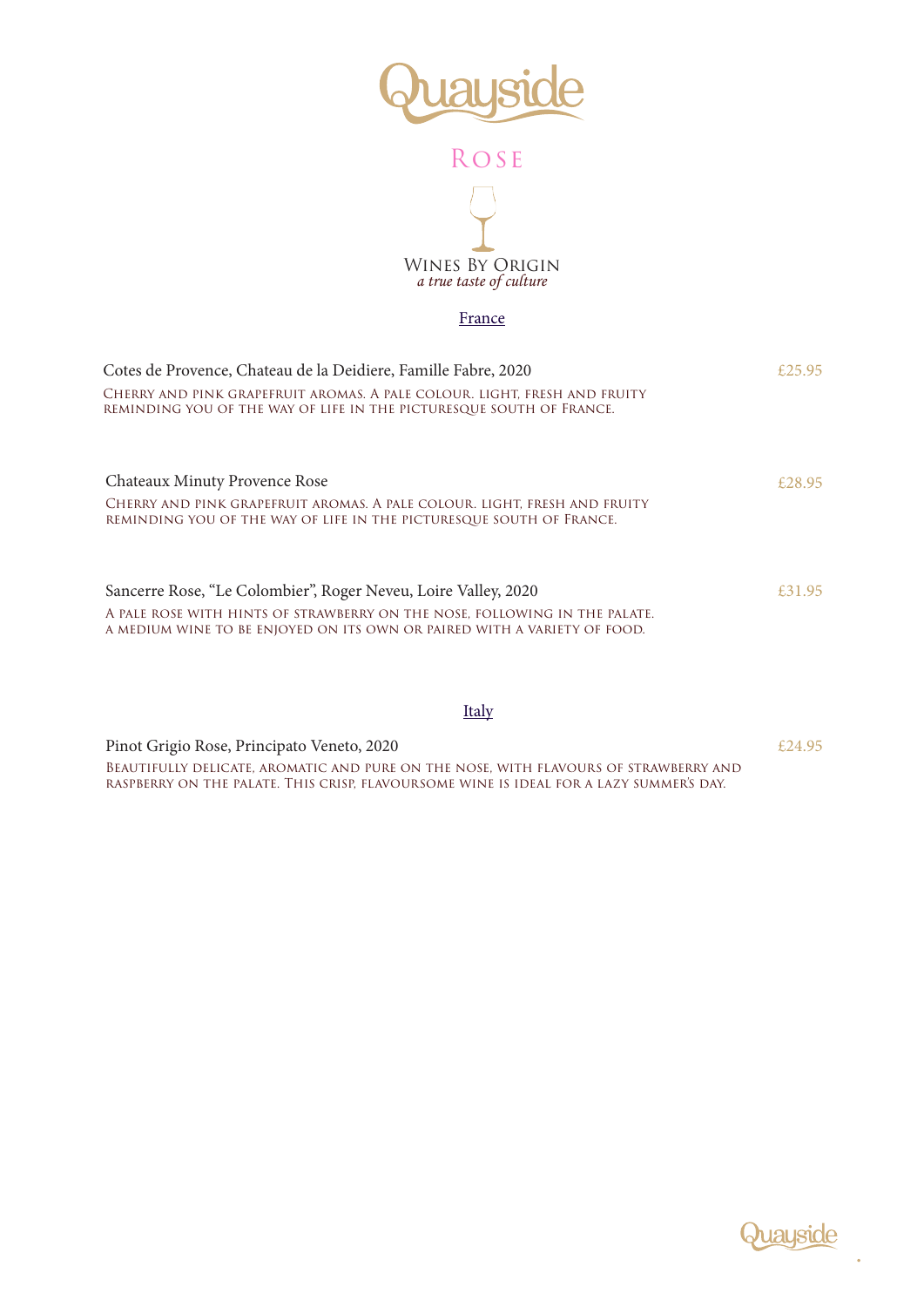

## Sparkling



#### Italy

Prosecco, Le Dolci Colline Brut, Veneto, N.V  $\epsilon$ 26.95 Fresh with a gentle fruity fizz. Citrus and green apple aromas, lightly grapey fruit, zesty acidity and a clean refreshing finish.

Prosecco, Brut Rose, Le Dolci Colline Brut, Veneto, N.V  $£26.95$ A delicate pink sparkling rose with strawberry and raspberry aromas. Fresh acidity balanced by cherry notes making this an easy and appealing fizz.

Prosseco, "Romeo", Brut Extra Brut, Veneto, N.V  $£29.00$ Pale yellow straw colour with green highlights. Intense apple, lemon and grapefruit nose with a fine persistent mousse.

Spumante Brut Rose, "Juliet" Extra Brut, Veneto, N.V  $£29.00$ A peach blossom colour with red rose scents. A creamy fine mousse with a complex fruity palate.